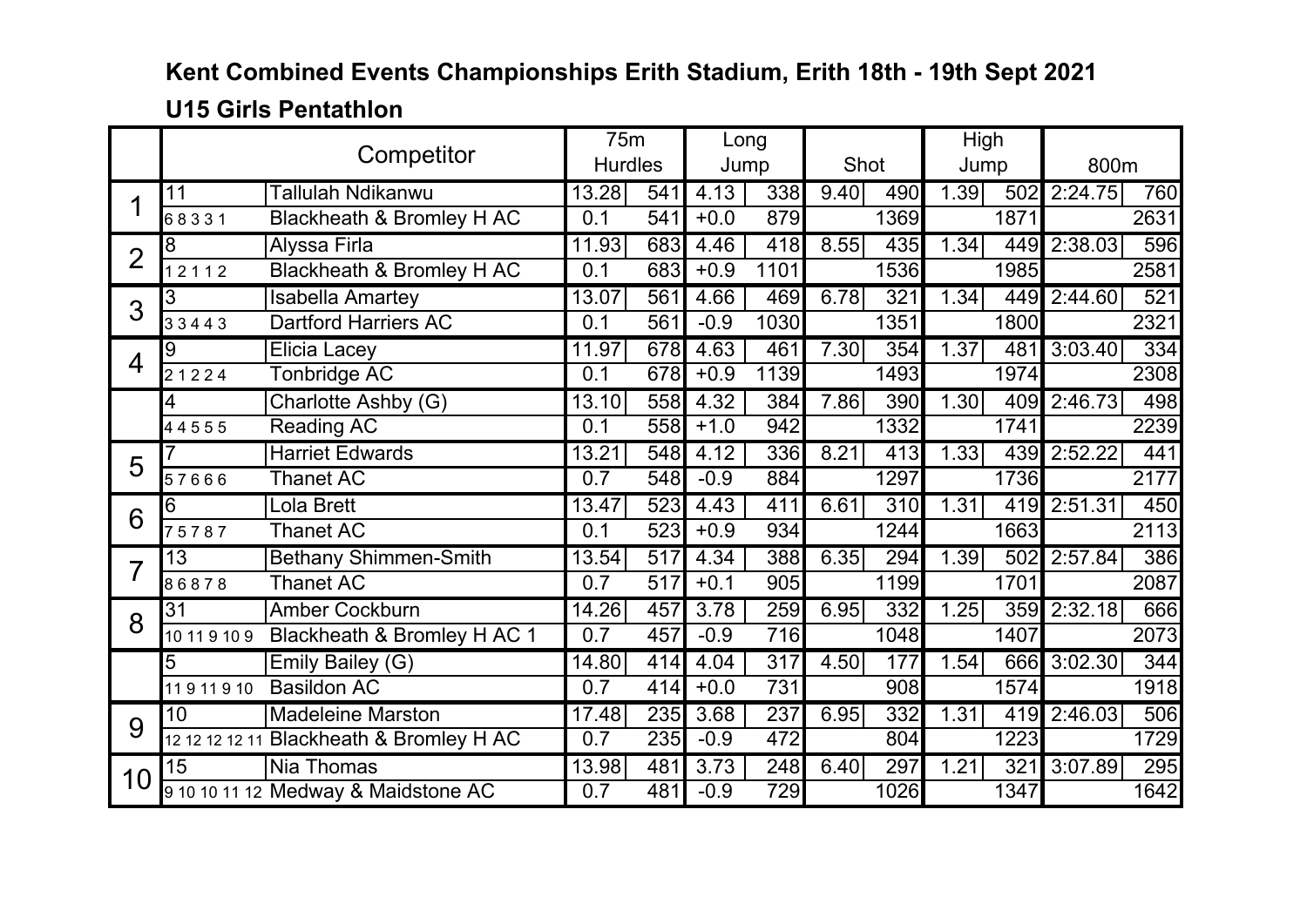### **Under 17 Women Heptathlon**

|   |                                      | 80 <sub>m</sub> |     | High             |               |                  |      |           |      |        | Long |           |      |             |      |
|---|--------------------------------------|-----------------|-----|------------------|---------------|------------------|------|-----------|------|--------|------|-----------|------|-------------|------|
|   | Competitor                           | <b>Hurdles</b>  |     | Jump             |               | Shot             |      | 200m      |      | Jump   |      | Javelin   |      | 800m        |      |
|   | Lucinda White                        | 3.23            | 649 | .48 <sup>°</sup> | 599 <b>I</b>  | .19              |      | 608 28.26 | 610  | 4.97   |      | 551 37.47 |      | 619 2:59.66 | 368  |
|   | <b>Tonbridge AC</b>                  | ۰.              | 649 | 1248             |               | 1856             |      | $-3.0$    | 2466 | $+0.0$ | 3017 | 3636      |      | 4004        |      |
| ⌒ | Jessica Lewis<br>20                  | 14.84           | 489 | .36'             | 470           | 6.54             |      | 306 27.94 | 636  | 4.66   |      | 469 14.25 |      | 183 2:43.30 | 536  |
|   | Sevenoaks AC<br>222222               | ۰.              | 489 |                  | 959           |                  | 1265 | $-3.0$    | 1901 | $+0.0$ | 2370 |           | 2553 |             | 3089 |
| ◠ | <b>Grace Bennett</b><br>18           | 16.18           | 384 | .21              | $32^{\prime}$ | .50 <sup>1</sup> |      | 367 30.44 | 452  | 3.84   |      | 272 14.21 |      | 182 2:34.56 | 637  |
| J | Blackheath & Bromley H AC<br>3333333 | -<br>ι.         | 384 |                  | 705           |                  | 1072 | $-3.0$    | 1524 |        | 1796 |           | 1978 |             | 2615 |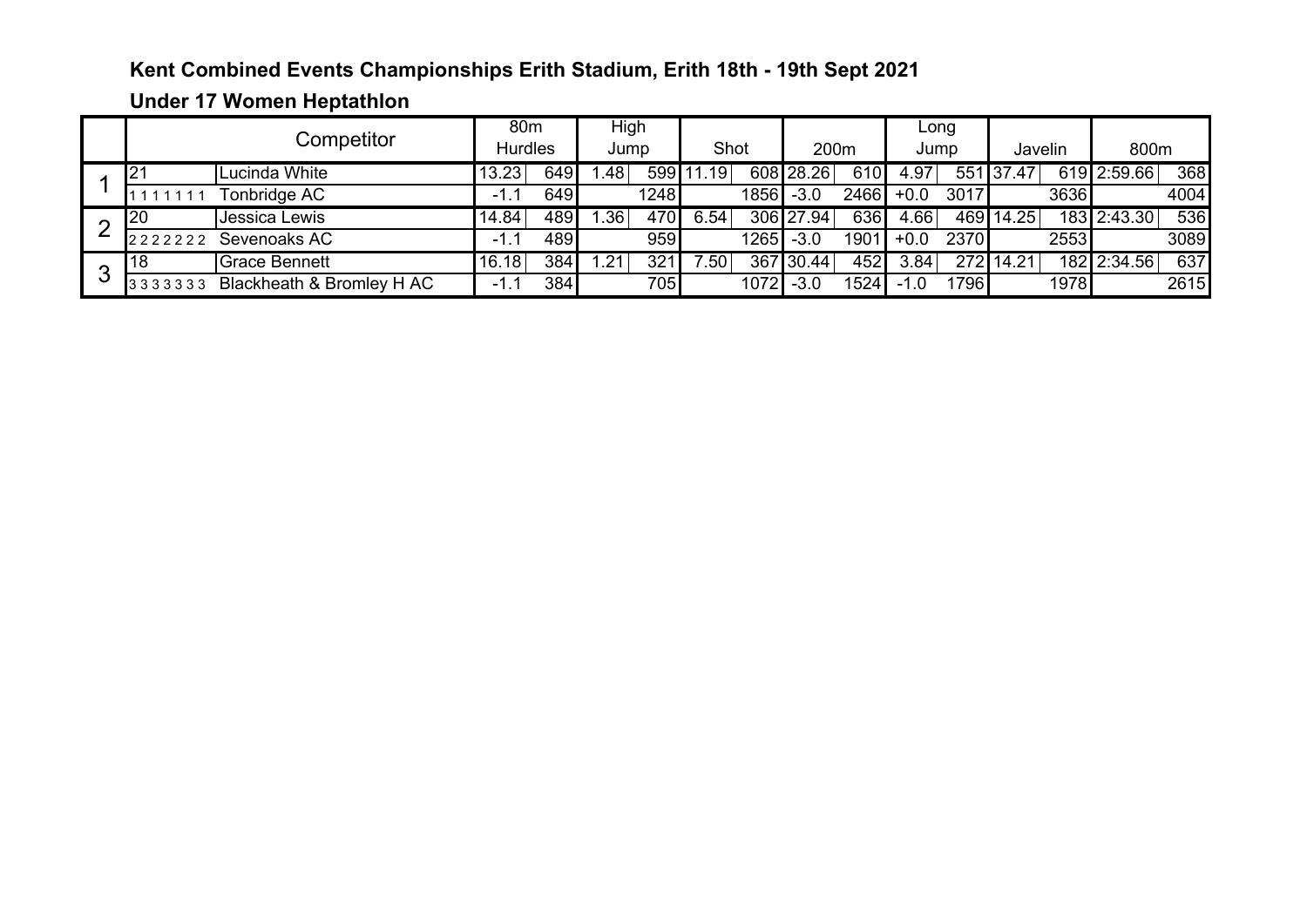**Under 20 Women Heptathlon** 

|  | $\mathsf{\cup}$ ompetitor |                               | 100m           |     | High             |      |      |      |           |      | Long              |      | $\cdots$  |              |         |      |
|--|---------------------------|-------------------------------|----------------|-----|------------------|------|------|------|-----------|------|-------------------|------|-----------|--------------|---------|------|
|  |                           |                               | <b>Hurdles</b> |     | Jump             |      | Shot |      | 200m      |      | Jump              |      | Javelin   |              | 800m    |      |
|  | 119                       | Freva Jurv                    | .79            | 510 | .39 <sup>°</sup> | 502  | 8.59 |      | 438 29.69 | 504  | $\overline{4.62}$ |      | 459 26.72 | 415 <b>I</b> | 2:47.44 | 491  |
|  |                           | <b>Combined AC</b><br>Swale ( | +3.0           | 510 |                  | 1012 |      | 1450 | $-3.0$    | 1954 | $+0.0$            | 2413 |           | 2828         |         | 3319 |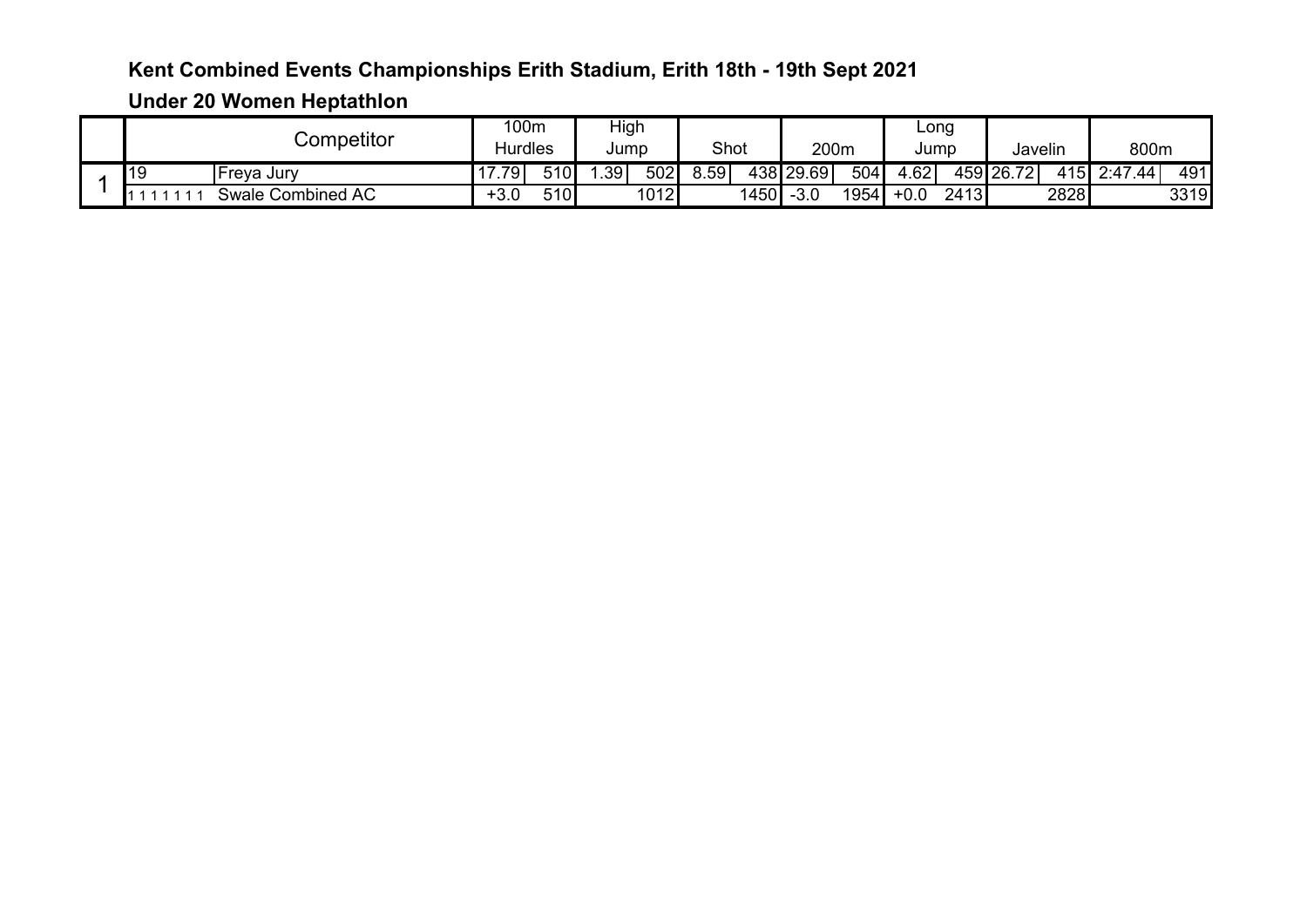## **Kent Combined Events Championships Erith Stadium, Erith 18th - 19th Sept 2021 U15 Boys Pentathlon**

|   |       | Competitor            | 80 <sub>m</sub>    |                |      |                | Long |      | High            |      |             |      |
|---|-------|-----------------------|--------------------|----------------|------|----------------|------|------|-----------------|------|-------------|------|
|   |       |                       |                    | <b>Hurdles</b> |      | Shot           |      | Jump | Jump            |      | 800m        |      |
|   | 16    | <b>Cheyne West</b>    | $13.\overline{27}$ |                | 8.92 | 421            | 4.75 | 335  | .50             |      | 389 2:32.96 | 288  |
|   | 1111  | Medway & Maidstone AC | $-3.0$             | 575            |      | $996 -$        |      | 1331 |                 | 1720 |             | 2008 |
| ⌒ |       | <b>Samuel Newton</b>  | 14.91              | 424            | 7.77 | 353            | 4.25 | 247  | .53             |      | 411 2:46.56 | 153  |
|   | 22222 | Tonbridge AC          | $-3.0$             | 424            |      | 777 <b>1</b> - |      | 1024 |                 | 1435 |             | 1588 |
| ◠ |       | Tobechi Azodoh        | 15.18              | 401            | 7.56 | 340            | 4.20 | 239  | $\overline{35}$ |      | 283 2:44.04 | 175  |
| J | 33333 | Bexley AC             | $-3.0$             | 401            |      | $741$ -        |      | 980  |                 | 1263 |             | 1438 |